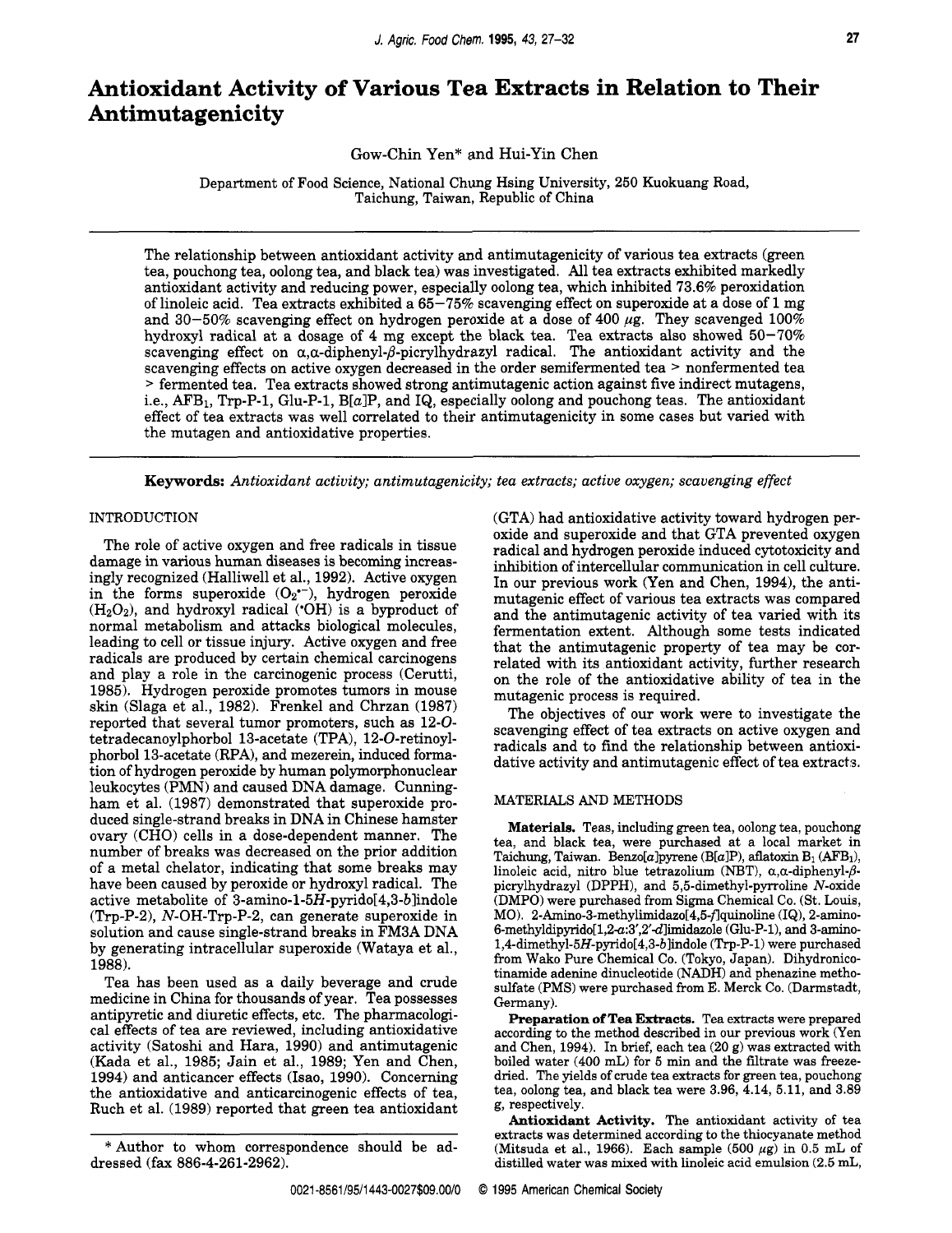$0.02$  M, pH 7.0) and phosphate buffer  $(2 \text{ mL}, 0.2 \text{ M}, \text{pH}$  7.0) in a test tube and placed in darkness at 37 "C to accelerate oxidation. The peroxide value was determined by reading the absorbance at 500 nm with a spectrophotometer (Hitachi U-2000) after coloring with  $\text{FeCl}_3$  and thiocyanate at intervals during incubation.<br>**Reducing Power.** The reducing power of tea extracts was

determined according to the method of Oyaizu (1986). Tea extracts  $(10-1000 \mu g)$  in 1 mL of distilled water were mixed with phosphate buffer **(2.5** mL, 0.2 **M,** pH 6.6) and potassium ferricyanide  $[K_3Fe(CN)_6]$  (2.5 mL, 1%); the mixture was incubated at 50 "C for 20 min. **A** portion (2.5 mL) of trichloroacetic acid (10%) was added to the mixture, which was then centrifuged at 3000 rpm for 10 min. The upper layer of solution  $(2.5 \text{ mL})$  was mixed with distilled water  $(2.5 \text{ mL})$  and  $FeCl<sub>3</sub>$  (0.5 mL, 0.1%), and the absorbance was measured at 700 nm. Increased absorbance of the reaction mixture indicated increased reducing power.

**Scavenging of Superoxide.** The influence of tea extracts on the generation of superoxide was measured by means of spectrophotometric measurement of the product on reduction of nitro blue tetrazolium (Nishikimi et al., 1972). Superoxide was generated in a nonenzymic system. The reaction mixture, which contained 1 mL of tea extracts  $(10-1000 \mu g)$  in distilled water, 1 mL of PMS (60  $\mu$ M) in phosphate buffer (0.1 M, pH 7.4), 1 mL of NADH (468  $\mu$ M) in phosphate buffer, and 1 mL of NBT (150  $\mu$ M) in phosphate buffer, was incubated at ambient temperature for **5** min, and the color was read at 560 nm against blank samples.

**Scavenging of Hydrogen Peroxide.** The ability of tea extracts to scavenge hydrogen peroxide was determined according to the method of Ruch et al. (1989). A solution (4 mM) of hydrogen peroxide was prepared in phosphate-buffered saline (PBS, pH 7.4). Hydrogen peroxide concentration was determined spectrophotometrically from absorption at 230 nm using the molar absorptivity 81  $M^{-1}$  cm<sup>-1</sup> (Beers and Sizer, 1952). Tea extracts  $(20-400 \ \mu g)$  in 4 mL of distilled water were added to the hydrogen peroxide solution (0.6 mL). Absorbance of hydrogen peroxide at **230** nm was determined 10 min later against a blank solution containing tea extracts in PBS without hydrogen peroxide.

**Hydroxyl Radical Scavenging Activity.** The hydroxyl radical reacts rapidly with nitrone spin trap DMPO; the resultant DMPO-OH adduct is detectable with an electron paramagnetic resonance (EPR) spectrometer (Rosen and Rauckman, 1984). The EPR spectrum was recorded 2.5 min after tea extracts  $(1-4 \text{ mg}, 0.2 \text{ mL})$  were mixed with DMPO  $(0.3$ M, 0.2 mL), Fez+ (10 **mM,** 0.2 mL), and HzOz (10 mM, 0.2 mL) in a phosphate buffer solution (pH 7.2) using an EPR spectrometer (Bruker ER 200D 10/12) set at the following conditions: receiver gain,  $2 \times 10^5$ ; modulation amplitude, 1.0 G; scan time, 200 s; field,  $3461.3 \pm 50$  G; time constant, 0.5 s (Shi et al., 1991).

**Scavenging Effect on DPPH Radical.** The effect of tea extracts on DPPH radical was estimated according to the method of Hatano at al. (1988). Tea extracts  $(40-2000 \mu g)$  in 4 mL of distilled water were added to a methanolic solution of DPPH (1 mM, 1 mL). The mixture was shaken and left to stand at room temperature for **30** min; the absorbance of the resulting solution was measured spectrophotometrically at 517 nm.

**Antimutagenicity Assay.** The antimutagenic effect of tea extracts was assayed according to the Ames test using *Salmonella typhimurium* strains TA98 and TAlOO (Maron and Ames, 1983). The mutagens used were IQ  $(0.1 \mu g/\text{plate for})$ TA98 and 0.5  $\mu$ g/plate for TA100), B[a]P (10  $\mu$ g/plate for TA98 and 5  $\mu$ g/plate for TA100), AFB<sub>1</sub> (0.5  $\mu$ g/plate for TA98 and TA100), Trp-P-1 (0.025  $\mu$ g/plate for TA98 and 0.5  $\mu$ g/plate for TA100), and Glu-P-1 (0.5  $\mu$ g/plate for TA98 and 2  $\mu$ g/plate for TA100). Tea extracts  $(0.7 \text{ mg/plate})$  were added to overnightcultured *s. typhimurium* TA98 or TAlOO (0.1 mL), mutagen (0.1 mL), and S9 mix (0.5 mL). The entire mixture was preincubated at 37 "C for 20 min before molten top agar (2 mL) was added; the mixture was poured onto a minimal agar plate. The His<sup>+</sup> revertant colonies were counted after incubation at 37 *"C* for 48 h. Each sample was assayed using





**Figure 2.** Reducing power of various tea extracts.

triplicate plates. The calculation of percent inhibition follows that described by Ong et al. (1986): inhibition (%) =  $[1 -$ (number of revertants in the presence of tea extracts/number of revertants in the absence of tea extracts)]  $\times$  100 %. The number of spontaneous revertants was subtracted from the numerator and denominator.

**Statistical Analysis.** The correlations between the antimutagenicity and the antioxidation of tea extracts were calculated as prescribed by Duncan's multiple range test (Duncan, 1955).

#### RESULTS AND DISCUSSION

**Antioxidant Activity and Reducing Power of Tea Extracts.** The effects of various tea extracts on the peroxidation of linoleic acid are shown in Figure 1. In general, the oxidative activity of linoleic acid was markedly inhibited by any tea extract compared with the control assay. Among the four tea extracts, the greatest antioxidant activity was observed in oolong tea, which exhibited **73.6%** inhibition of linoleic acid peroxidation. Peroxide formation was decreased about **40%**  by green tea and pouchong tea, and no significant difference  $(p > 0.05)$  was found between these two tea extracts. Polyphenols are the most abundant group of compounds in tea leaf, and the catechins constitute the major component and seem to be responsible for the antioxidant activity. Lunder **(1992)** reported that there was a good correlation between the antioxidant activity and the epigallocatechin gallate (EGCg) content. In general, the content of catechins in tea is related to the degree of fermentation of tea during manufacture; therefore, the content of catechins in various teas is in the order green tea > pouchong tea > oolong tea > black tea. In our results, oolong tea extracts showed stronger antioxidant activity than other tea extracts; thus, the variable in antioxidant activity of these four tea extracts may not be completely attributed to the content of catechins.

**As** shown in Figure **2,** the reducing powers (absorbance at **700** nm) of green tea, pouchong tea, oolong tea, and black tea were **2.47, 2.38, 2.75,** and **1.32** at a dose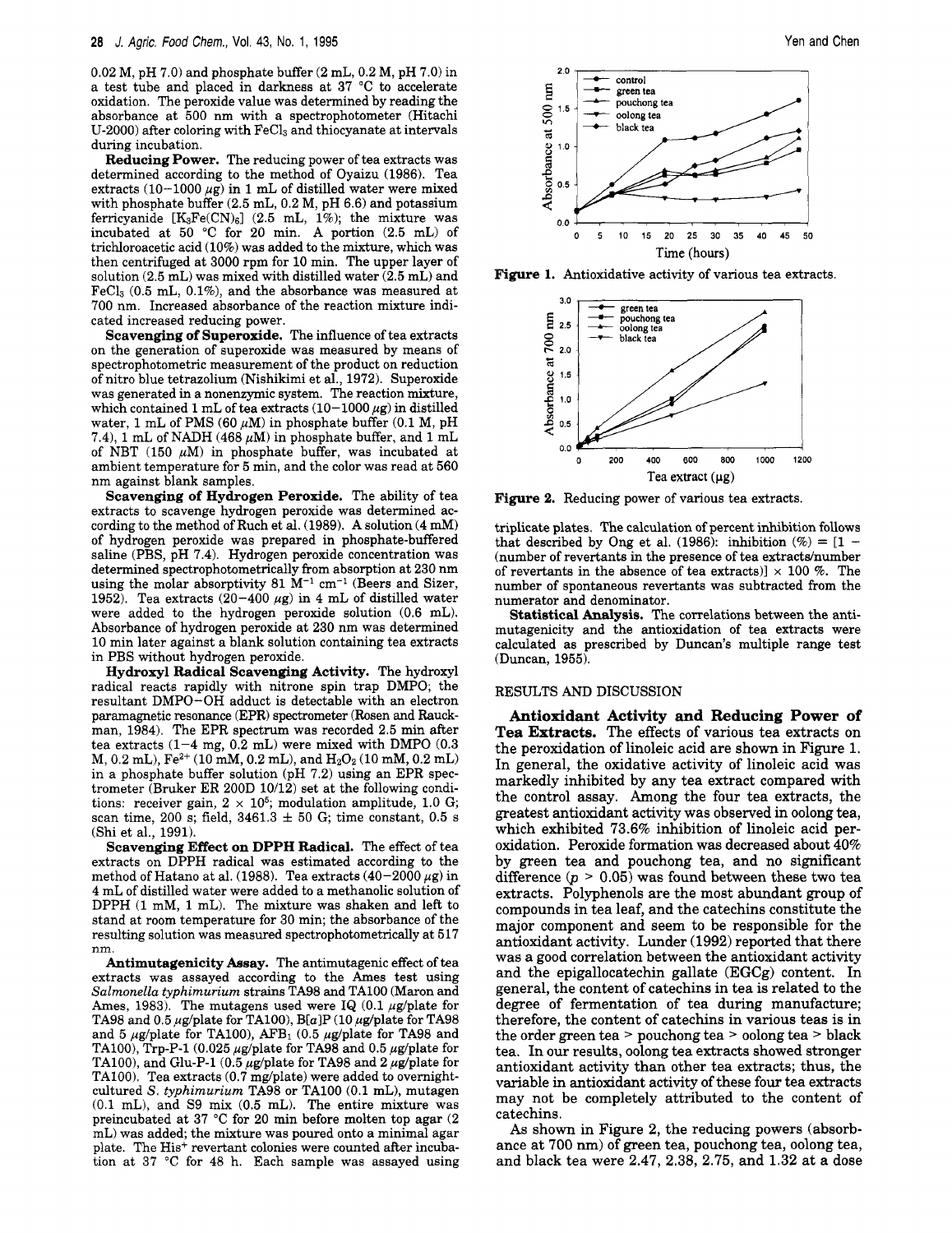

**Figure 3.** Scavenging effect of various tea extracts on superoxide.



**Figure 4.** Scavenging effect of various tea extracts on hydrogen peroxide.

of 1 mg extracts, which is equivalent to 5.05,4.83, 3.91, and 5.14 mg tea samples, respectively. The greatest reducing power was observed in oolong tea relative to the other teas. Therefore, tea extracts were electron donors and can react with free radicals to convert them to more stable products and terminate radical chain reaction.

**Scavenging of Active Oxygen by Tea Extracts.**  Figure 3 shows the scavenging of superoxide anions by tea extracts. The scavenging effect of tea extracts increased with increasing concentration of tea extracts, and superoxide anions  $(65-75%)$  were inhibited by tea extracts at a dose of 1 mg. The scavenging effect of four tea extracts decreased in the order oolong tea > pouchong tea > green tea > black tea. Ruch et al. (1989) reported that green tea antioxidant (GTA) was capable of scavenging superoxide produced in an enzymic system. The addition of GTA  $(50 \mu g/mL)$  to the xanthine/ xanthine oxidase system reduced superoxide production from  $0.064$  to  $0.05$  nmol of superoxide  $mL^{-1}$  min<sup>-1</sup>. Robak and Gryglewski (1988) indicated that antioxidative properties of several flavonoids such as quercetin, myricetin, and rutin were effected mainly via scavenging of superoxide anions.

The tea extracts were also capable of scavenging hydrogen peroxide in a manner dependent on concentration (Figure 4). They exhibited scavenging effect (30-50%) on hydrogen peroxide at the dose 400  $\mu$ g. Among the four tea extracts, oolong tea showed the strongest scavenging effect on hydrogen peroxide. Ruch et al. (1989) reported that the hydrogen peroxide concentration was reduced from 4 to **0.5 mM** with GTA  $(50 \mu g/mL)$ . Typical application of the polyphenol fraction of green tea inhibited TPA-induced hydrogen peroxide formation in mouse epidermis; this factor may be important for the inhibitory effect of the polyphenol fraction of green tea on TPA-induced inflammation and tumor promotion.

To test the reaction of hydroxyl radical ('OH) with tea



**Figure 5.** EPR spectrum recorded 2.5 min after mixing in a phosphate buffer solution **(pH** 7.2) of 0.075 **M DMPO** with **2.5**  mM Fez+, **2.5** mM **HzOz,** and tea extracts.

**Table 1. Effect of Various Tea Extracts on EPR Signal Intensity of DMPO-OH Spin Adduct?** 

| tea extract:<br>(mg) | relative EPR signal intensity |              |            |           |  |  |
|----------------------|-------------------------------|--------------|------------|-----------|--|--|
|                      | green tea                     | pouchong tea | oolong tea | black tea |  |  |
| 0                    | 100.0                         | 100.0        | 100.0      | 100.0     |  |  |
|                      | 23.0                          | 18.7         | 22.0       | 40.8      |  |  |
| 2                    | 8.1                           | 8.5          | 7.7        | 22.9      |  |  |
| 4                    | 0.0                           | 0.0          | 0.0        | 13.6      |  |  |

*<sup>a</sup>*Treatment and other details are the same as in the legend of Figure **5.** 

extracts, we used the Fenton reagent (Fe<sup>2+</sup> + H<sub>2</sub>O<sub>2</sub>  $\rightarrow$  $Fe^{3+} + OH^- + OH$ ) as a source of hydroxyl radical. As shown in Figure 5, the reaction of  $Fe^{2+}$  with  $H_2O_2$  in the presence of spin trapping agent DMPO generated a 1:2:2:1 quartet with hyperfine coupling parameters  $(a<sup>n</sup>$ and  $a<sup>h</sup> = 14.9$  G). Table 1 shows the effects of tea extracts on the EPR signal intensity of DMPO-OH adducts. The addition of tea extracts to the reaction system resulted in dose-dependent inhibition on the EPR signal intensity of DMPO-OH adducts. All tea extracts showed 100% scavenging effect on hydroxyl radical at a dosage of 4 mg except black tea. Shi et al. (1991) demonstrated that caffeine effectively scavenged hydroxyl radical, and this mechanism may be responsible for the effect of caffeine on chemical carcinogens. Husain et al. (1987) indicated that flavonoids such as myricetin, quercetin, and rhamnetin were scavengers of hydroxyl radical and that the scavenging effect increased with increasing number of hydroxyl groups substituted in the aromatic B-ring.

Active oxygen and free radicals are related to various physiological and pathological events, such as inflammation, immunization, aging, mutagenicity, and carcinogenicity (Namiki, 1990). Wataya et al. (1988) reported that the mutagenicity of Trp-P-2 is considered to be due to DNA damage induced by active oxygen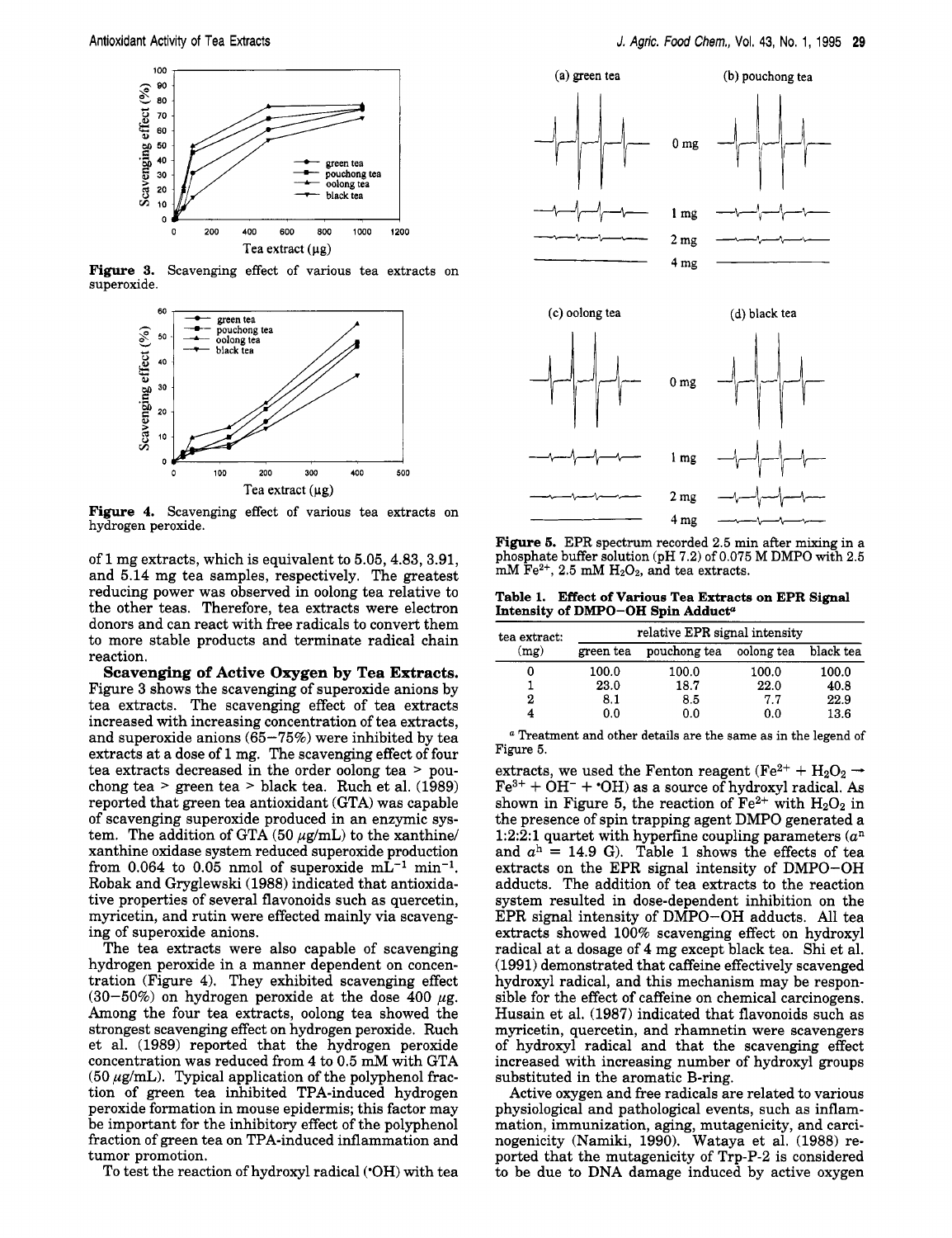|  |  |  |  |  |  |  | Table 2. Inhibitory Effect of Tea Extracts on the Activity of Mutagens <sup>a</sup> to S. typhimurium TA98 and TA100 |  |  |
|--|--|--|--|--|--|--|----------------------------------------------------------------------------------------------------------------------|--|--|
|--|--|--|--|--|--|--|----------------------------------------------------------------------------------------------------------------------|--|--|

|                                                                                           | $His^+$ revertants/plate <sup>b</sup> (% of inhibition) <sup>c</sup>                                                                                        |                                                                                                                                                 |                                                                                                                                  |                                                                                                                                                  |                                                                                                                                                          |  |  |
|-------------------------------------------------------------------------------------------|-------------------------------------------------------------------------------------------------------------------------------------------------------------|-------------------------------------------------------------------------------------------------------------------------------------------------|----------------------------------------------------------------------------------------------------------------------------------|--------------------------------------------------------------------------------------------------------------------------------------------------|----------------------------------------------------------------------------------------------------------------------------------------------------------|--|--|
| tea extract                                                                               | IQ                                                                                                                                                          | B[a]P                                                                                                                                           | AFB <sub>1</sub>                                                                                                                 | $Trp-P-1$                                                                                                                                        | $Glu-P-1$                                                                                                                                                |  |  |
| <b>TA98</b>                                                                               |                                                                                                                                                             |                                                                                                                                                 |                                                                                                                                  |                                                                                                                                                  |                                                                                                                                                          |  |  |
| control <sup>d</sup><br>green tea<br>pouchong tea<br>oolong tea<br>black tea              | $1739 \pm 116$ <sup>a f</sup><br>$909 \pm 76^{\rm b}$ (49.1)<br>$930 \pm 55^{\circ}$ (47.9)<br>$1079 \pm 82^{\circ}$ (39.1)<br>$1206 \pm 34^{\circ}$ (31.5) | $380 \pm 31^{\circ}$<br>$155 \pm 16^{\circ}$ (68.0)<br>$104 \pm 10^{\circ}$ (83.4)<br>$94 \pm 6^{\circ}$ (86.4)<br>$178 \pm 17^b$ (61.0)        | $448 \pm 27^{\rm a}$<br>$64 \pm 8^{b}$ (96.2)<br>$60 \pm 8^b$ (97.2)<br>$80 \pm 5^{b}$ (92.2)<br>$153 \pm 8$ <sup>c</sup> (73.9) | $1737 + 72^a$<br>$867 \pm 46^{b}$ (51.5)<br>$736 \pm 82^{\circ}$ (59.3)<br>$642 \pm 76^{\circ}$ (64.9)<br>$1018 \pm 59^{\circ}$ (42.6)           | $911 \pm 81^{\circ}$<br>$134 \pm 76^b$ (90.1)<br>$160 \pm 12^{b} (87.1)$<br>$241 \bullet 22^c (77.7)$<br>$258 \pm 16$ <sup>c</sup> (75.8)                |  |  |
| spontaneous revertants <sup>e</sup>                                                       | $49 \pm 6$                                                                                                                                                  |                                                                                                                                                 |                                                                                                                                  |                                                                                                                                                  |                                                                                                                                                          |  |  |
|                                                                                           |                                                                                                                                                             | TA100                                                                                                                                           |                                                                                                                                  |                                                                                                                                                  |                                                                                                                                                          |  |  |
| control<br>green tea<br>pouchong tea<br>oolong tea<br>black tea<br>spontaneous revertants | $911 \pm 109^{\rm b}$<br>$183 \pm 6^{b}$ (95.3)<br>$346 \pm 41$ <sup>c</sup> (74.0)<br>$267 \pm 14^{bc}$ (84.3)<br>$493 \pm 8^d$ (54.7)<br>$147 \pm 10$     | $797 \pm 42^{\circ}$<br>$253 \pm 15^{\rm bc}$ (83.7)<br>$234 \pm 32^{\circ}$ (86.6)<br>$211 \pm 3$ <sup>c</sup> (90.2)<br>$283 \pm 21^b$ (79.1) | $388 \pm 40^a$<br>$161 \pm 28^b$ (85.9)<br>$155 \pm 14^b$ (96.7)<br>$170 \pm 8^{b}$ (90.5)<br>$178 \pm 13^{b}$ (87.1)            | $534 \pm 43^{\circ}$<br>$321 \pm 5^{\rm b}$ (55.0)<br>$358 \pm 30^{bc}$ (45.5)<br>$243 \pm 6^{\circ}$ (68.2)<br>$379 \pm 11$ <sup>c</sup> (40.1) | $596 \pm 18^{\circ}$<br>$274 \pm 23^{\circ}$ (77.7)<br>$237 \pm 37$ <sup>bc</sup> $(80.0)$<br>$223 \pm 31^{\circ} (83.1)$<br>$345 \pm 23^{\circ}$ (55.9) |  |  |

<sup>a</sup> Mutagen was preincubated with tea extracts (0.7 mg/plate) at 37 °C for 20 min before antimutagenicity assay. <sup>b</sup> Data are means  $\pm$ SD of three plates. <sup>c</sup> Inhibition  $\mathcal{C}_0 = [1 - \text{(number of His}^+]$  revertants in the presence of tea extracts/number of His<sup>+</sup> revertants in the absence of tea extracts)]. The number of spontaneous revertants was subtracted from the numerator and denominator. <sup>d</sup> The number of control was determined without tea extract. *e* The number of spontaneous revertants was determined without tea extract and mutagen. *f* Data bearing different superscript letters in the same column were significantly different ( $p < 0.05$ ).



**Figure 6.** Scavenging effect of various tea extracts on DPPH radical.

generated by oxidation of N-OH-Trp-P-2, which is the active form of Trp-P-2. Kim et al. (1991) and Ueno et al. (1991) indicated that mutation induced by various mutagens was reduced by active oxygen scavengers. As the results show above, tea extracts had a strong activity of scavenging superoxide, hydrogen peroxide, and hydroxyl radical. Therefore, the scavenging of active oxygen species by tea extracts seems to explain how the antioxidative and antimutagenic activities function.

**Scavenging of Free Radicals by Tea Extracts.**  The carcinogenic property of polyaromatic hydrocarbons (PAH) may be due in part to the in situ generation of PAH cation free radicals (Lesko et al., 1982). Antioxidants have therefore been reported to possess antimutagenic activity because they could scavenge a free radical or induce antioxidative enzymes (Hochstein and Atallah, 1988). The scavenging effects of four tea extracts on the DPPH radical decreased in the order pouchong tea > green tea > oolong tea > black tea (Figure 6) and were 66.1, 59.4, 54.6, and 49.0% at a dose of 2 mg, respectively. Wang et al. (1989) assessed the perylene free radical scavenging potential of green tea polyphenols; EGCg showed the strongest scavenging effect among four catechins.

**Antimutagenic Effect of Tea Extracts.** The antimutagenic activities of tea extracts on five indirect mutagens, including IQ,  $B[a]P$ ,  $AFB_1$ , Trp-P-1, and Glu-P-1, were evaluated (Table **2).** The tea extracts from green tea exhibited the strongest inhibitory effect on I& toward strains TA98 and TA100. The antimutagenic effect of four tea extracts on  $B[a]P$ , AFB<sub>1</sub>, and Trp-P-1

decreased in the order semifermented tea (pouchong tea and oolong tea) > nonfermented tea (green tea) > fermented tea (black tea). The extract of pouchong tea showed the greatest inhibitory effect on  $\overline{AFB_1}$  to either TA98 or TA100, whereas oolong tea showed the strongest inhibitory effect on  $B[a]P$  and Trp-P-1. The extracts from green tea and oolong tea exhibited the stronger inhibitory effect on Glu-P-1 toward strains TA98 and TA100, respectively. Kojima et al. (1989) also reported that the antimutagenic effect of oolong tea against  $B[a]P$  is greater than that of green tea. For strains TA98 and TA100, black tea exhibited the weakest inhibitory activity to five mutagens studied. The antimutagenic activity of tea extracts varied with the extent of fermentation of tea during the process of manufacture. In general, the antimutagenic activity of semifermented tea was greater than that of other teas for some mutagens. In addition, semifermented teas, especially oolong tea, showed higher extraction yield and greater antioxidant activity, reducing power, and scavenging effects on active oxygen and free radical. It has been suggested that compounds which possess antioxidant activity can inhibit mutation and cancer because they can scavenge a free radical or induce antioxidative enzyme (Hochstein and Atallah, 1988). Katiyar et al. (1993) also indicated that oral feeding of green tea extracts in drinking water to mice showed significant enhancement in the activity of glutathione S-transferase in liver, stomach, and lung. The antioxidative properties of tea extracts have therefore played an important role with regard to their antimutagenicity.

**Correlation between Antimutagenicity and Antioxidant Activity.** Calculated coefficients of correlation between antimutagenic and antioxidative properties of various tea extracts are shown in Table 3. The antimutagenic effect of tea extracts on IQ toward TA98 and **TAlOO** was significantly correlated with their reducing power and scavenging effect of hydroxyl radical *(p* < 0.05). For *S. typhimurium* TA98 and TA100, significant correlations were observed between the antimutagenic activity of tea extracts on mutagenesis induced by  $B[a]P$  and the antioxidative properties ( $p \leq$ 0.05). The same trends were observed in the correlation of inhibition by tea extracts of mutagenesis induced by Trp-P-1 and the antioxidative activity, reducing power, and the scavenging effects of tea extracts on active oxygen. The antimutagenic effect of tea extracts on Glu-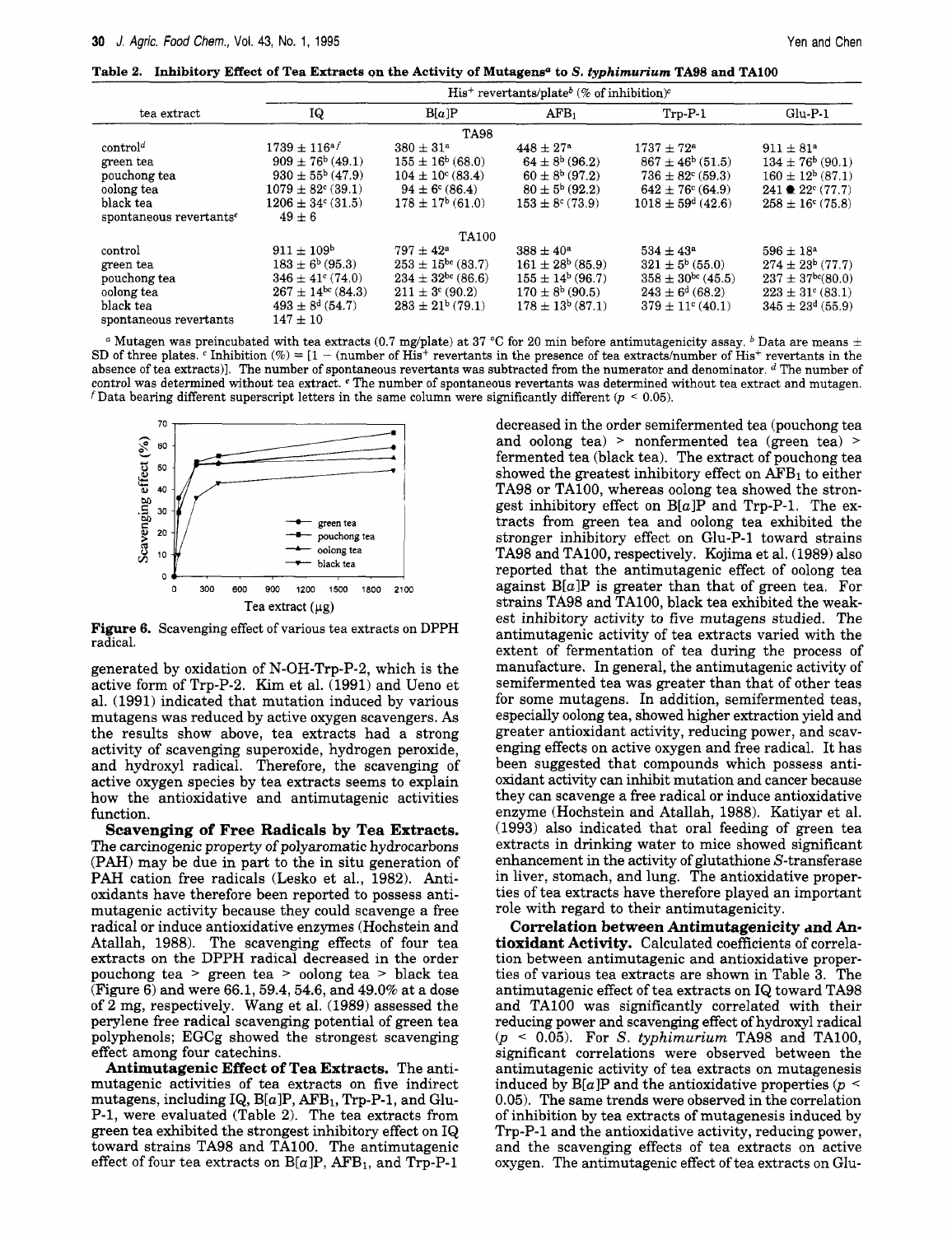**Table 3. Correlation between Antimutagenicity toward**  *S. typimurium* **TA98 and TAlOO and Antioxidative Activity, Reducing Power, Scavenging Effect of Superoxide, Hydrogen Peroxide, Hydroxyl Radical, and DPPH Radical of Tea Extracts** 

|                | IQ.         | B[a]P        | $AFB_1$ | Trp-P-1 | $Glu-P-1$ |
|----------------|-------------|--------------|---------|---------|-----------|
|                |             | <b>TA98</b>  |         |         |           |
| antiox act.    | $-0.04^a$   | 0.60         | 0.30    | 0.72    | $-0.27$   |
|                | $(0.168)^b$ | (0.059)      | (0.087) | (0.042) | (0.082)   |
| reducing power | 0.69        | 0.80         | 0.90    | 0.89    | 0.47      |
|                | (0.049)     | (0.045)      | (0.029) | (0.027) | (0.076)   |
| $O_2$ –        | 0.60        | 0.87         | 0.85    | 0.95    | 0.35      |
|                | (0.054)     | (0.036)      | (0.035) | (0.019) | (0.080)   |
| $\rm H_2O_2$   | 0.50        | 0.90         | 0.79    | 0.97    | 0.24      |
|                | (0.058)     | (0.033)      | (0.042) | (0.015) | (0.083)   |
| ٠OН            | 0.82        | 0.78         | 0.97    | 0.85    | 0.62      |
|                | (0.039)     | (0.047)      | (0.015) | (0.032) | (0.067)   |
| DPPH radical   | 0.90        | 0.54         | 0.86    | 0.50    | 0.82      |
|                | (0.029)     | (0.064)      | (0.034) | (0.051) | (0.049)   |
|                |             | <b>TA100</b> |         |         |           |
| antiox act.    | 0.52        | 0.77         | $-0.07$ | 0.97    | $-0.59$   |
|                | (0.063)     | (0.036)      | (0.150) | (0.019) | (0.061)   |
| reducing power | 0.86        | 0.91         | 0.32    | 0.82    | 0.99      |
|                | (0.037)     | (0.024)      | (0.094) | (0.043) | (0.012)   |
| $O_2$ –        | 0.78        | 0.96         | 0.40    | 0.84    | 0.98      |
|                | (0.046)     | (0.015)      | (0.090) | (0.042) | (0.015)   |
| $H_2O_2$       | 0.72        | 0.98         | 0.41    | 0.86    | 0.96      |
|                | (0.051)     | (0.011)      | (0.090) | (0.038) | (0.023)   |
| ٠OH            | 0.85        | 0.85         | 0.42    | 0.68    | 0.99      |
|                | (0.039)     | (0.030)      | (0.091) | (0.056) | (0.011)   |
| DPPH radical   | 0.47        | 0.45         | 0.69    | 0.04    | 0.69      |
|                | (0.065)     | (0.051)      | (0.073) | (0.175) | (0.055)   |

<sup>a</sup> Correlation coefficients. <sup>b</sup> Probability.

P-1 for TAlOO also correlated well with the antioxidative properties of tea extracts ( $p < 0.05$ ). No significant correlation  $(p > 0.05)$  was observed for the antimutagenicity of tea extracts against **AFBl** to TA100.

Many researchers reported that active oxygen and free radicals are produced by certain chemical carcinogens during the carcinogenic process. Therefore, natural and synthetic antioxidants such as ascorbic acid, tocopherol, ellagic acid, butylated hydroxytoluene, and ethoxyquin inhibit chemically induced carcinogenesis.

**Conclusions.** Our results indicate clearly that tea extracts show strong antimutagenic activity, antioxidant activity, reducing power, and scavenging effects on active oxygen and free radicals. The antioxidative properties and antimutagenic activity of tea extracts varied with the extent of fermentation of tea during the manufacturing process. Moreover, the antioxidant activity, reducing power, and scavenging effects on active oxygen of semifermented tea were greater than those of fermented tea and nonfermented tea. Semifermented tea extracts have the higher yield and would have more antioxidant and antimutagenic activities than other teas on a gram equivalents basis of tea samples. The antioxidative properties of tea extracts seem to explain the action of antimutagenicity of tea extracts. Further **work** is required to determine the mechanism involved in the antimutagenic effect of tea extracts, especially for semifermented tea.

### ACKNOWLEDGMENT

, This research work was partially supported by the National Science Council, Republic of China, under Grant NSC **83-0409-B005-004.** 

## LITERATURE CITED

Beers, R. F.; Sizer, I. W. A spectrofluorometric method for measuring the breakdown of hydrogen peroxide by catalase. J. Biol. Chem. **1952,195,** 133-140.

- Cerutti, P. A. Prooxidant states and tumor promotion. Science **1985,227,** 375-381.
- Cunningham, M. L.; Peak, J. G.; Peak, M. J. Single-strand DNA breaks in rodent and human cells produced by superoxide anion or its reduction products. Mutat. Res. 1987, 184, 217-222.
- Duncan, D. B. Multiple range and multiple F test. Biometrics **1955,11,** 1-42.
- Frenkel, K.; Chrzan, K. Hydrogen peroxide formation and DNA base modification by tumor promoter-activated polymorphonuclear leukocytes. Carcinogenesis **1987, 8,** 455-460.
- Halliwell, B.; Gutteridge, J. M. C.; Cross, C. E. Free radicals, antioxidants and human disease: where are we now? J. *Lab.* Clin. Med. **1992, 119,** 598-620.
- Hatano, T.; Kagawa, H.; Yasuhara, T.; Okuda, T. Two new flavonoids and other constituents in licorice root: their relative astringency and radical scavenging effects. Chem. Pharm. Bull. **1988,36,** 2090-2097.
- Hochstein, P.; Atallah, A. S. The naturee of oxidants and antioxidant systems in the inhibition of mutation and cancer. Mutat. Res. **1988,202,** 363-375.
- Husain, **S.** R.; Cillard, J.; Cillard, P. Hydroxyl radical scavenging activity of flavonoids. Phytochemistry **1987,26,2489-**  2491.
- Isao, T. Preventive effects of tea on cancer. Fragrance J. **1990,**  Nov,  $54-61$ .
- Jain, A. K.; Shimoi, K.; Nakamura, Y.; Kada, T.; Hara, Y.; Tomita, I. Crude tea extracts decrease the mutagenic activity of **N-methyl-N-nitro-N-nitrosoguanidine** in vitro and in intragastic tract of rats. Mutat. Res. **1989,210,** 1-8.
- Kada, T. K.; Kaneko, S.; Matsuzaki, T. M.; Hara, Y. Detection and chemical identification of natural bio-antimutagens: A case of green tea factor. Mutat. Res. **1985, 150,** 127-132.
- Katiyar, S. K.; Agarwal, R.; Zaim, M. T.; Mukhtar, H. Protection against N-nitrosodiethylamine and benzo(a)pyreneinduced forestomach and lung tumorigenesis in  $A/J$  mice by green tea. Carcinogenesis **1993, 14,** 849-855.
- Kim, S. B.; Kim, I. S.; Yeum, D. M.; Park, Y. H. Mutagenicity of Maillard reaction products from D-glucose-amino acid mixtures and possible roles of active oxygens in the mutagenicity. Mutat. Res. **1991,254,** 65-69.
- Kojima, H.; Miwa, N.; Mori, M.; Masahiro, *0.;* Konish, H. Desmutagenic effect of oolong tea. J. Food Hyg. Soc. Jpn. **1989,30,** 233-239.
- Lesko, S. A.; Ts'o, P. 0. P.; Yang, S. U.; Zheng, R. Benzo[a] pyrene radicals and oxygen radical involvement in DNA damage, cellular toxicity and carcinogenesis. In Free radicals, lipid peroxidation and cancer; McBrien, D. C. H., Slater, T. F., Eds.; Academic Press: New York, 1982; pp 400-420.
- Lunder, T. L. Catechins of green tea: antioxidant activity. In Phenolic compounds in Food and their effects on health *II.*  Analysis, Occurrence and Chemistry; Ho, C. T., Lee, C. Y., Hunag, M. T., Eds.; ACS Symposium Series 506; American Chemical Society: Washington, DC, 1992; pp 114-120.
- Maron, D. M.; Ames, B. N. Revised methods for the Salmonella mutagenicity test. Mutat. Res. **1983, 113,** 173-215.
- Mitsuda, H.; Yasumoto, K.; Iwami, K. Antioxidative action of indole compounds during the autoxidation of linoleic acid. Eiyoto Shokuryo **1966,19,** 210-214.
- Namiki, M. **Antioxidants/antimutages** in food. Crit. Rev. Food Sci. Nutr. **1990, 29,** 273-300.
- Nishikimi, M.; Rao, N. A.; Yagi, K. The occurrence of superoxide anion in the reaction of reduced phenazine methosulfate and molecular oxygen. Biochem. Biophys. Res. Commun. **1972,46,** 849-853.
- Ong, T.; Wong, W. Z.; Stewart, J. D.; Brockman, H. E. Chlorophyllin: a potent antimutagen against environmental and dietary complex mixture. Mutat. Res. **1986,173,** 111-115.
- Oyaizu, M. Studies on products of browning reaction: Antioxidative activities of products of browning reaction prepared from glucosamine. Jpn. J. Nutr. **1986,44,307-315.**
- Robak, J.; Gryglewski, I. R. Flavonoids are scavenger of superoxide anions. Biochem. Pharmacol. **1988, 37,** 837- **841.**